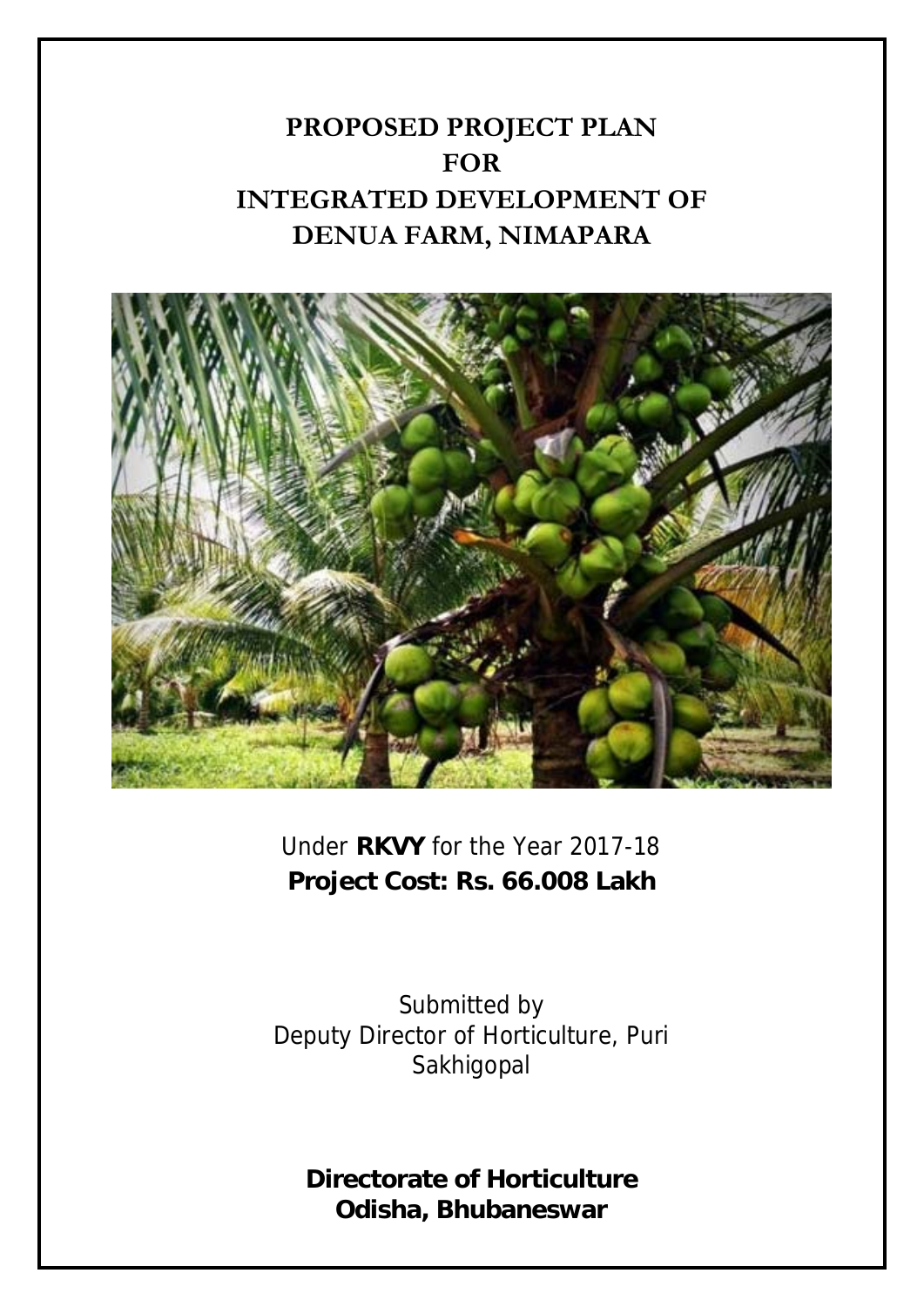## **EXECUTIVE SUMMARY**

| Name of the Project                                                                                                                  | <b>Integrated Development of Denua Farm</b><br><b>Nimapara</b> |                                  |                                           |                                             |
|--------------------------------------------------------------------------------------------------------------------------------------|----------------------------------------------------------------|----------------------------------|-------------------------------------------|---------------------------------------------|
| <b>Implementing Agency</b>                                                                                                           | Directorate of Horticulture, Odisha<br>Bhubaneswar             |                                  |                                           |                                             |
| Name and address of executant                                                                                                        | Deputy Director of Horticulture, PuriSakhigopal                |                                  |                                           |                                             |
| <b>Proposed Work</b>                                                                                                                 | Quantity                                                       | Unit<br>Cost in<br><b>Rupees</b> | <b>Amount</b><br>in Lakh<br><b>Rupees</b> | <b>Norm</b><br>followed                     |
| Construction of masonry compound wall with<br>pillar structure along with MS gate                                                    | 45 rmt                                                         | 5,500                            | 3.0                                       | State PWD                                   |
| Construction of internal Cement Concrete Road<br>(12'width)                                                                          | 300 rmt                                                        | 2,850                            | 16.5                                      | State PWD                                   |
| Renovation of existing Farm Ponds                                                                                                    | $2$ nos.                                                       | <b>LS</b>                        | 2.5                                       | <b>State PWD</b>                            |
| Digging of bore well with energization                                                                                               | 1no.                                                           | 2,00,000                         | 2.5                                       | <b>State PHD</b>                            |
| Inergization of existing borewells with setting up<br>of a Transformer (3 phase 16KV with 2kilowatt<br>load)                         | 1 no.                                                          | LS                               | 4.0                                       | <b>CESU</b>                                 |
| <b>Construction of Pump House</b>                                                                                                    | 1 no.                                                          | 75,000                           | 0.75                                      | <b>State PWD</b>                            |
| Construction of farm store cum watchman shed                                                                                         | 1000 Sft                                                       | 1,400                            | 14.0                                      | State PWD                                   |
| Land reclamation & development                                                                                                       | 2 ha                                                           | 1,00,000                         | 2.0                                       | State PWD                                   |
| Digging of Farm Ponds in submerged low land                                                                                          | 6600 Cum                                                       | 50                               | 3.30                                      | State PWD                                   |
| Nursery area development<br>Filling of Sand & garden soil in 0.85 ha of<br>nursery area for 1m depth<br>vol. - 170mx50mx1m = 8500cum | 8500 Cum                                                       | 50                               | 4.25                                      | State PWD                                   |
| Construction of Cement concrete field channel<br>for irrigation purpose                                                              | 308 rmt                                                        | 2000                             | 6.16                                      | State PWD                                   |
| Establishment of nucleus seed garden of<br>Coconut                                                                                   | 2 ha                                                           | 1,16,700                         | 2.334                                     | Cost structure<br>approved by<br>DHO        |
| Drip system installation in Coconut garden                                                                                           | 2 <sub>ha</sub>                                                | <b>LS</b>                        | 0.507                                     | <b>PMKSY</b>                                |
| Maintenance of nucleus garden for 1 <sup>st</sup> year                                                                               | 2 ha                                                           | 52,600                           | 1.052                                     | Cost structure<br>approved by<br><b>DHO</b> |
| Maintenance of nucleus garden for 2 <sup>nd</sup> year                                                                               | 2 ha                                                           | 55,900                           | 1.118                                     | Cost structure<br>approved by<br><b>DHO</b> |
| Maintenance of nucleus garden for 3rd year                                                                                           | 2 <sub>ha</sub>                                                | 69,200                           | 1.384                                     | Cost structure<br>approved by<br><b>DHO</b> |
| Misc. contingencies & unforeseen expenses                                                                                            |                                                                | LS @1%                           | 0.653                                     |                                             |
| <b>TOTAL</b>                                                                                                                         |                                                                |                                  |                                           |                                             |
| Source of Fund<br>: RKVY 2017-18<br>Project cost<br>: Rs. 66.008 lakhs<br>Project duration<br>: Four years                           |                                                                |                                  |                                           |                                             |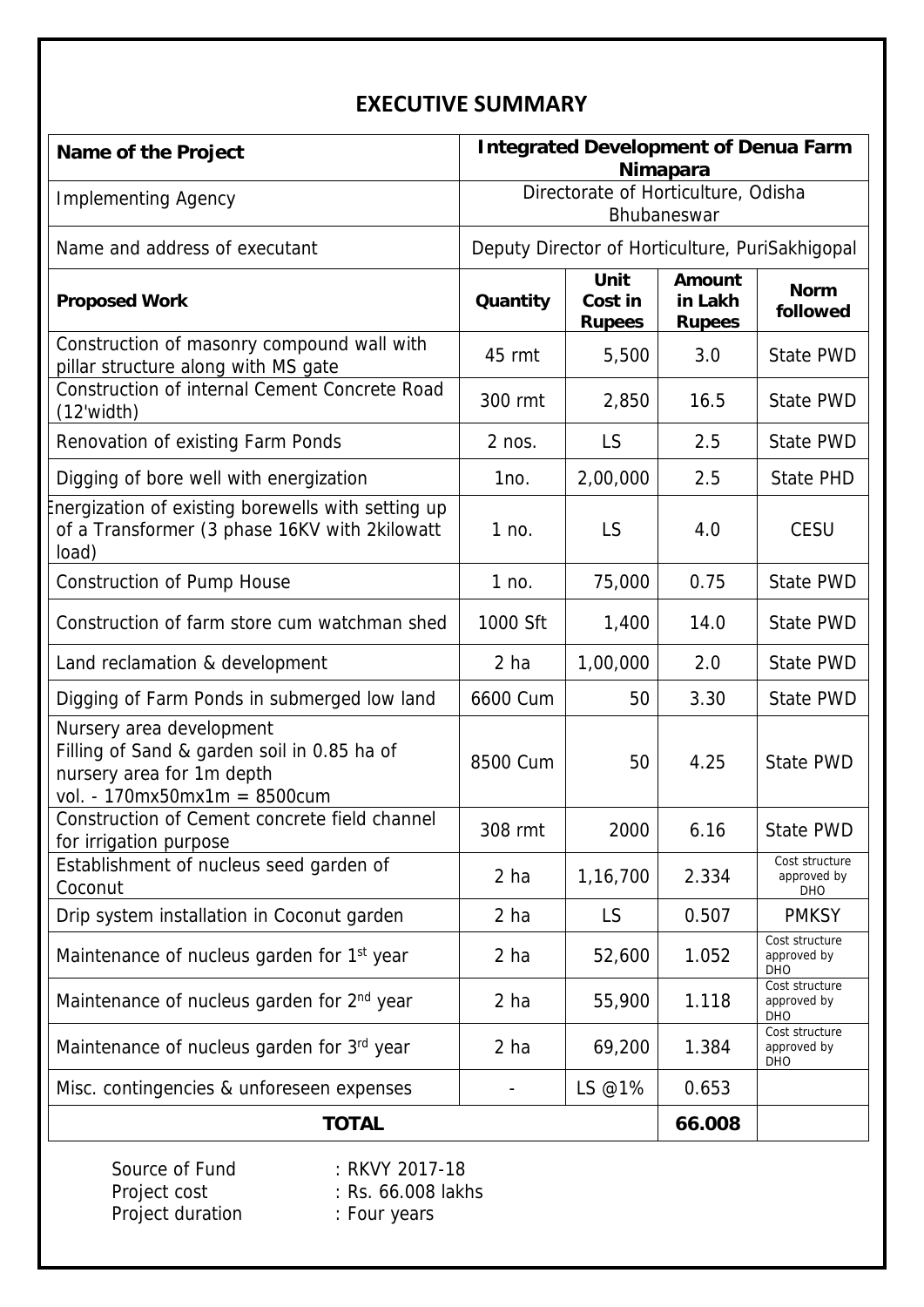| Year of Establishment :   |                      | 1964                                      |
|---------------------------|----------------------|-------------------------------------------|
| Total orchard area        | $\ddot{\phantom{0}}$ | 8.92 ha                                   |
| High Land                 | ÷                    | nil                                       |
| Medium Land               | $\ddot{\cdot}$       | 6.2 <sub>ha</sub>                         |
| Low Land                  | ÷                    | 1.8 <sub>ha</sub>                         |
| <b>Cultivated Area</b>    | $\ddot{\phantom{a}}$ | $6.2$ ha                                  |
| Area under Road           | $\ddot{\cdot}$       | $0.92$ ha                                 |
| <b>Building</b>           | $\ddot{\phantom{a}}$ | 0.3 <sub>ha</sub>                         |
| No of Ponds               | $\ddot{\cdot}$       | 3 (2 big, 1 small)                        |
| Nursery area              | ÷                    | 2.0 <sub>ha</sub>                         |
| <b>Irrigation Channel</b> | $\ddot{\phantom{a}}$ | 0.2                                       |
| <b>Mother Plants</b>      |                      |                                           |
| Coconut (Tall)            | ÷                    | 400 nos.                                  |
| Mango                     | ÷                    | 320 nos. (commercial-250, Local elite-70) |
| Arecanut                  |                      | 2000 nos.                                 |

#### **Existing Infrastructure**

| No. of building     |                            | 4 Nos. (3 nos asbestos $+$ 1 no RCC)    |
|---------------------|----------------------------|-----------------------------------------|
| Usable building     |                            | 2 Nos. $(1$ asbestos $+$ 1 RCC)         |
| Non usable building | $\mathcal{L}(\mathcal{L})$ | 2 Nos. asbestos                         |
| Bore well           |                            | 2 nos. (one functional and one defunct) |

#### **Context/Background :**

Puri district comes under central table having costal climate for coconut palm and production of Quality Planting Material of coconut seedlings. The geographical area of the district is 348102ha. out which 19100 ha.(10.12%) high land and 57654ha. (30.54%) medium land and 111991 ha(59.33)low land out of which only upland and part of medium land is suitable for horticulture sectors. which contributes 19100 ha. (10.12%)Most of the farm families are dependent on coconut plantation directly or indirectly for their livelihood support and income generation. There is irrigation facility of 39.46%in Puri district. Coconut based cropping is the need of the hour considering the micro climatic condition of the district.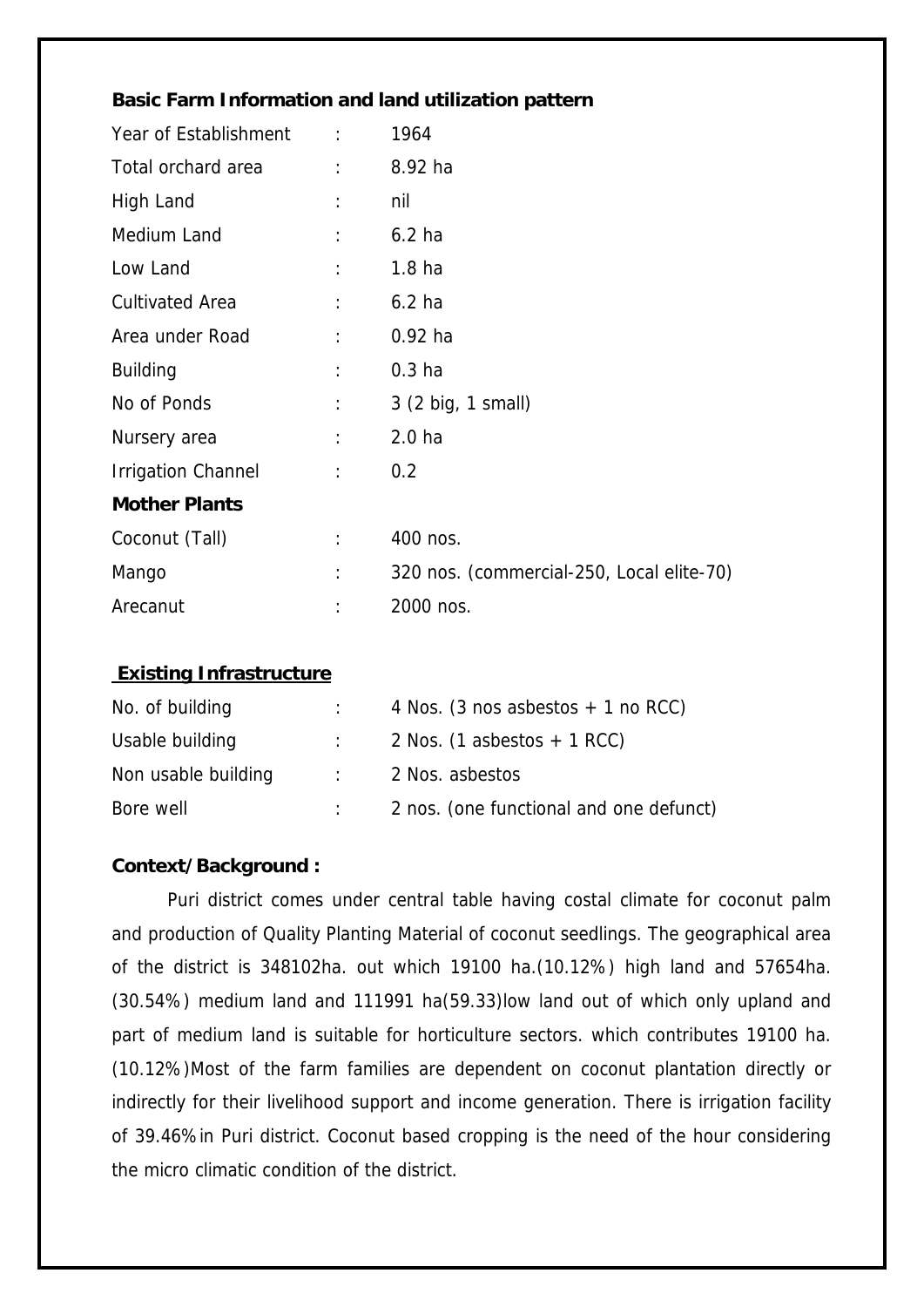#### **Problems to be addressed:**

- Due to irrigation constraint at peak summer season, difficulty is being experienced in maintaining coconut seedlings and irrigating coconut palms.
- Borewells need to be energized.
- Due to lack of fencing, animal and human trespassers are creating problems for which boundary wall has been proposed.

### **Aims & Objectives :**

- To establish a well-managed coconut seed garden in odisha.
- To increase the quality & quantum of planting materials of Coconut to meet the increased demand of the State.
- $\div$  To produce dwarf coconut seed nuts for which there is a great demand.
- To facilitate production of hybrid seed nuts and seedlings of coconut.
- ❖ Increase coconut production in the state.
- $\div$  To provide employment to the rural locals and to discourage migration.
- $\div$  To protect the farm and mother plants by construction of compound wall.
- To improve supervision, mobility & transportation facility by development of internal farm road.
- To increase revenue receipt of the farm.
- ❖ Green coverage and environmental protection.

#### **Strategy :**

Availability of Quality Planting Material (QPM) is the main factor for successful crop production in terms of both quality and quantity. In case of perennial fruit crops, it is more so required as perennial crops have long gestation period. Under State Planprogramme, there is adequate provision for area expansion of coconut. Thus, there is requirement of sizeable quantity of quality planting materials. To meet such growing demand, focus is be given to produce large numbers of QPM both in public and private sectors. There is also growing demand of quality planting materials of Coconut and Arecanutin other neighboring states of Odisha such as Chhatishgarh, Madhya Pradesh, Bihar etc. Puri district is blessed with suitable agro-climatic condition for growing of coconut and the proposed site of Denua farm is well communicated.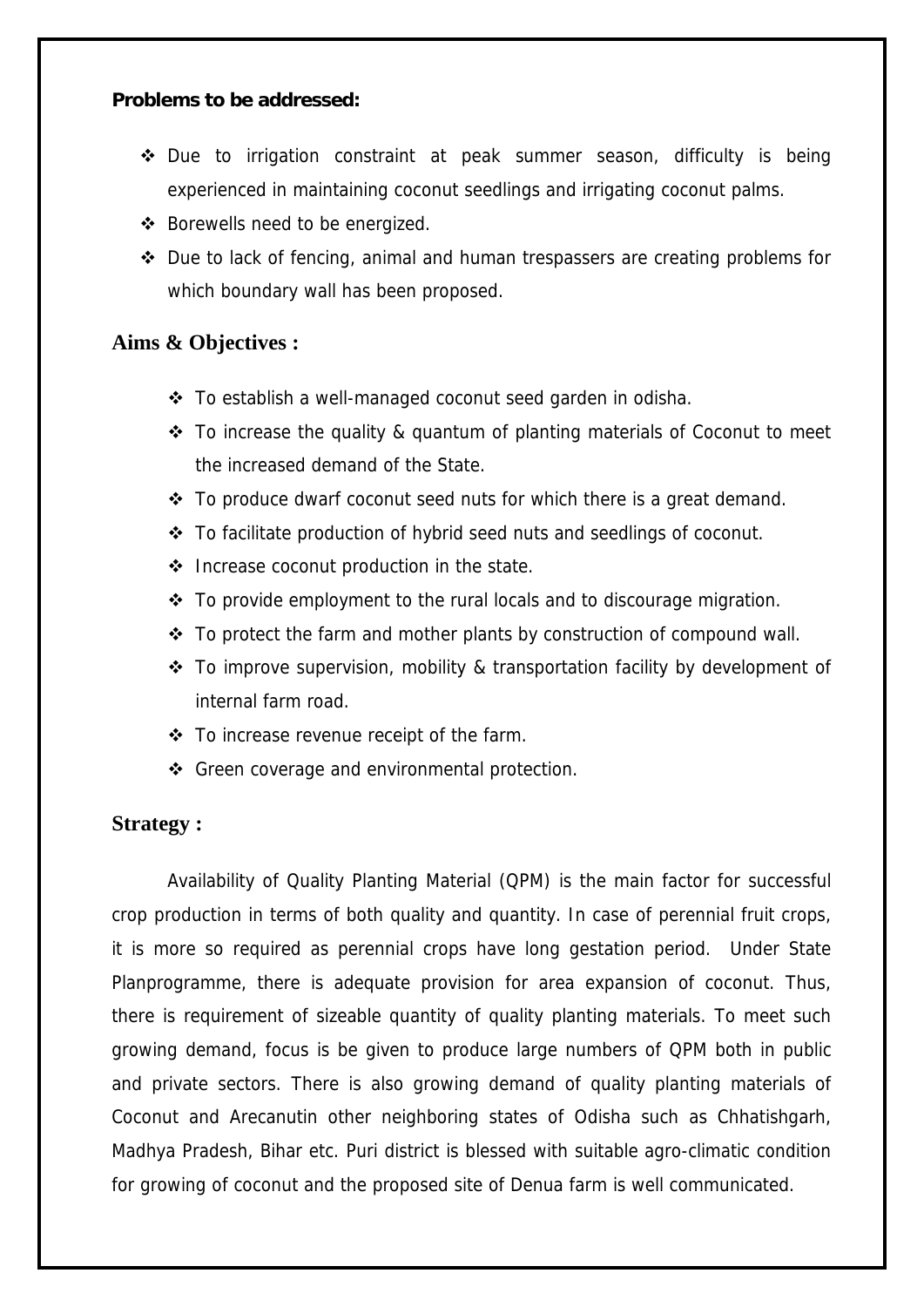**Target Beneficiaries :** Farmers of the State covered under MGNREGS and State Plan scheme particularly the small & marginal farmers, tribal households as well as farmers of neighbouring states will be benefited much from this project by getting QPM of dwarf and hybrid Coconuts.

**Management :**The Denua farm is managed by one Assistant Horticulture Officer under the administrative control of Deputy Director of Horticulture, Puri, Sakhigopal. Other man powers include One Horticulture Extension Worker and Casual labourers. **Finance :** 

| <b>Proposed Work</b>                                                                                                                 | Quantity        | Unit<br>Cost in<br><b>Rupees</b> | <b>Amount</b><br>in Lakh<br><b>Rupees</b> | <b>Norm</b><br>followed                     |
|--------------------------------------------------------------------------------------------------------------------------------------|-----------------|----------------------------------|-------------------------------------------|---------------------------------------------|
| Construction of masonry compound wall with pillar<br>structure along with MS gate                                                    | 45 rmt          | 5,500                            | 3.0                                       | State PWD                                   |
| Construction of internal Cement Concrete Road<br>$(12$ 'width)                                                                       | 300 rmt         | 2,850                            | 16.5                                      | <b>State PWD</b>                            |
| Renovation of existing Farm Ponds                                                                                                    | $2$ nos.        | LS                               | 2.5                                       | State PWD                                   |
| Digging of bore well with energization                                                                                               | 1no.            | 2,00,000                         | 2.5                                       | <b>State PHD</b>                            |
| Energization of existing borewells with setting up<br>of a Transformer (3 phase 16KV with 2kilowatt<br>load)                         | 1 no.           | <b>LS</b>                        | 4.0                                       | <b>CESU</b>                                 |
| <b>Construction of Pump House</b>                                                                                                    | 1 no.           | 75,000                           | 0.75                                      | State PWD                                   |
| Construction of farm store cum watchman shed                                                                                         | 1000 Sft        | 1,400                            | 14.0                                      | State PWD                                   |
| Land reclamation & development                                                                                                       | 2 <sub>ha</sub> | 1,00,000                         | 2.0                                       | State PWD                                   |
| Digging of Farm Ponds in submerged low land                                                                                          | 6600 Cum        | 50                               | 3.30                                      | State PWD                                   |
| Nursery area development<br>Filling of Sand & garden soil in 0.85 ha of nursery<br>area for 1m depth<br>vol. - 170mx50mx1m = 8500cum | 8500 Cum        | 50                               | 4.25                                      | State PWD                                   |
| Construction of Cement concrete field channel for<br>irrigation purpose                                                              | 308 rmt         | 2000                             | 6.16                                      | State PWD                                   |
| Establishment of nucleus seed garden of Coconut                                                                                      | 2 <sub>ha</sub> | 1,16,700                         | 2.334                                     | Cost structure<br>approved by<br><b>DHO</b> |
| Drip system installation in Coconut garden                                                                                           | 2 <sub>ha</sub> | LS                               | 0.507                                     | <b>PMKSY</b>                                |
| Maintenance of nucleus garden for 1 <sup>st</sup> year                                                                               | 2 <sub>ha</sub> | 52,600                           | 1.052                                     | Cost structure<br>approved by<br>DHO        |
| Maintenance of nucleus garden for 2 <sup>nd</sup> year                                                                               | 2 <sub>ha</sub> | 55,900                           | 1.118                                     | Cost structure<br>approved by<br><b>DHO</b> |
| Maintenance of nucleus garden for 3rd year                                                                                           | 2 <sub>ha</sub> | 69,200                           | 1.384                                     | Cost structure<br>approved by<br><b>DHO</b> |
| Misc. contingencies & unforeseen expenses                                                                                            |                 | LS @1%                           | 0.653                                     |                                             |
| <b>TOTAL</b>                                                                                                                         |                 |                                  |                                           |                                             |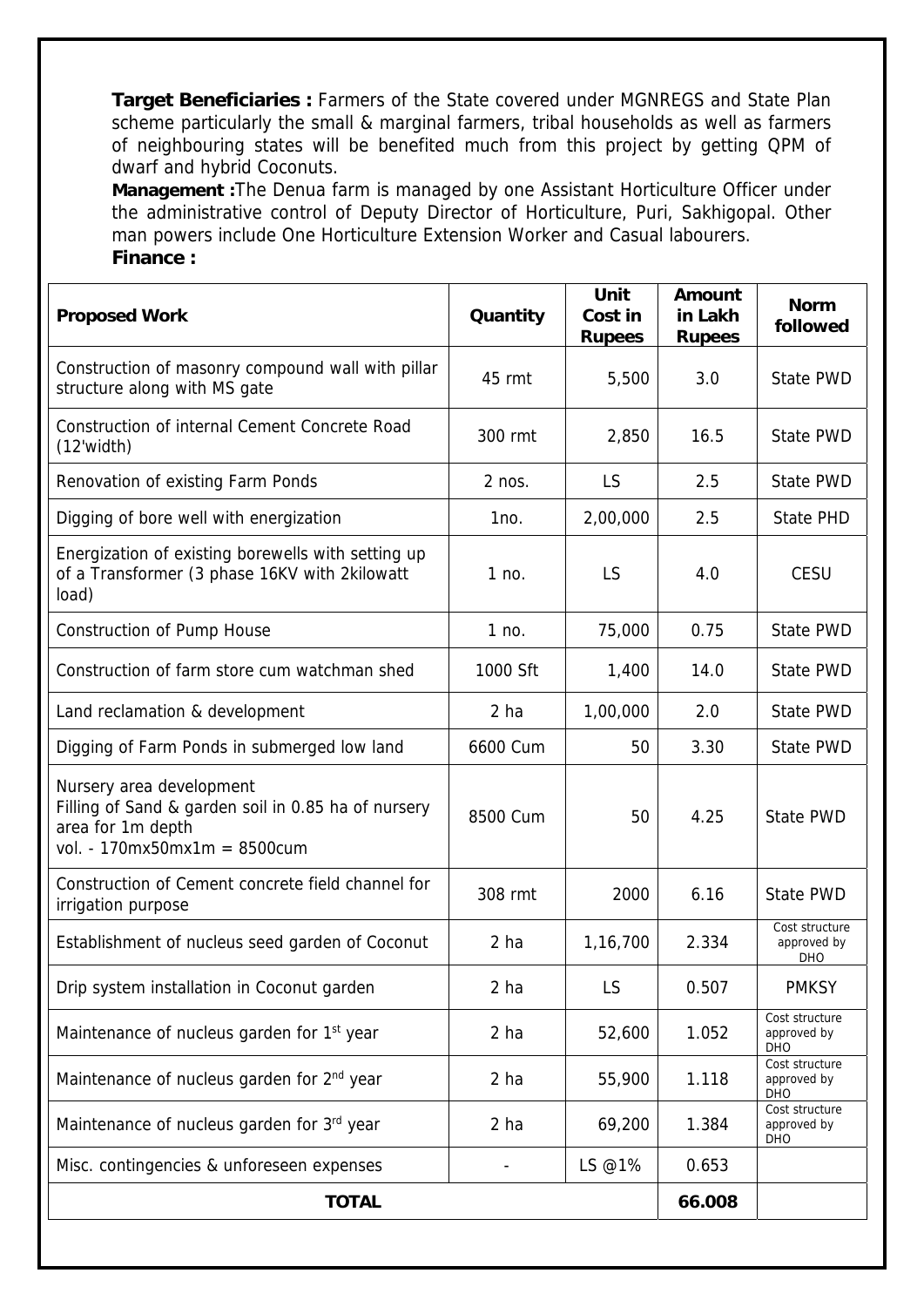### **Year wise Expenditure**

|                                                                                                                                      | <b>Amount in</b>      | 2017-18        | 2018-19        | 2019-20        |
|--------------------------------------------------------------------------------------------------------------------------------------|-----------------------|----------------|----------------|----------------|
| <b>Proposed Work</b>                                                                                                                 | Lakh<br><b>Rupees</b> |                |                |                |
| Construction of masonry compound wall with<br>pillar structure along with MS gate                                                    | 3.0                   | 3.0            | $\overline{0}$ | $\overline{0}$ |
| <b>Construction of internal Cement Concrete</b><br>Road (12'width)                                                                   | 16.5                  | 16.5           | $\overline{0}$ | $\overline{0}$ |
| Renovation of existing Farm Ponds                                                                                                    | 2.5                   | 2.5            | $\overline{0}$ | $\overline{0}$ |
| Digging of bore well with energization                                                                                               | 2.5                   | 2.5            | $\overline{0}$ | $\overline{0}$ |
| Energization of existing borewells with setting<br>up of a Transformer (3 phase 16KV with<br>2kilowatt load)                         | 4.0                   | 4.0            | $\Omega$       | $\Omega$       |
| <b>Construction of Pump House</b>                                                                                                    | 0.75                  | 0.75           | $\overline{0}$ | 0              |
| Construction of farm store cum watchman<br>shed                                                                                      | 14.0                  | 14.0           | $\Omega$       | $\Omega$       |
| Land reclamation & development                                                                                                       | 2.0                   | 2.0            | $\overline{0}$ | $\overline{0}$ |
| Digging of Farm Ponds in submerged low<br>land                                                                                       | 3.30                  | 3.30           | $\overline{0}$ | $\overline{0}$ |
| Nursery area development<br>Filling of Sand & garden soil in 0.85 ha of<br>nursery area for 1m depth<br>vol. - 170mx50mx1m = 8500cum | 4.25                  | 4.25           | $\Omega$       | $\overline{0}$ |
| Construction of Cement concrete field<br>channel for irrigation purpose                                                              | 6.16                  | 6.16           | $\Omega$       | $\overline{0}$ |
| Establishment of nucleus seed garden of<br>Coconut                                                                                   | 2.334                 | 2.334          | $\overline{0}$ | $\overline{0}$ |
| Drip system installation in Coconut garden                                                                                           | 0.507                 | 0.507          | $\overline{0}$ | $\overline{0}$ |
| Maintenance of nucleus garden for 1 <sup>st</sup> year                                                                               | 1.052                 | $\overline{0}$ | 1.052          | $\overline{0}$ |
| Maintenance of nucleus garden for 2 <sup>nd</sup> year                                                                               | 1.118                 | $\overline{0}$ | $\overline{0}$ | 1.118          |
| Maintenance of nucleus garden for 3rd year                                                                                           | 1.384                 | $\mathbf 0$    | $\overline{0}$ | 1.384          |
| Misc. contingencies & unforeseen expenses                                                                                            | 0.653                 | 0.653          | $\overline{0}$ | $\overline{0}$ |
| <b>Total</b>                                                                                                                         | 66.008                | 62.454         | 1.052          | 2.502          |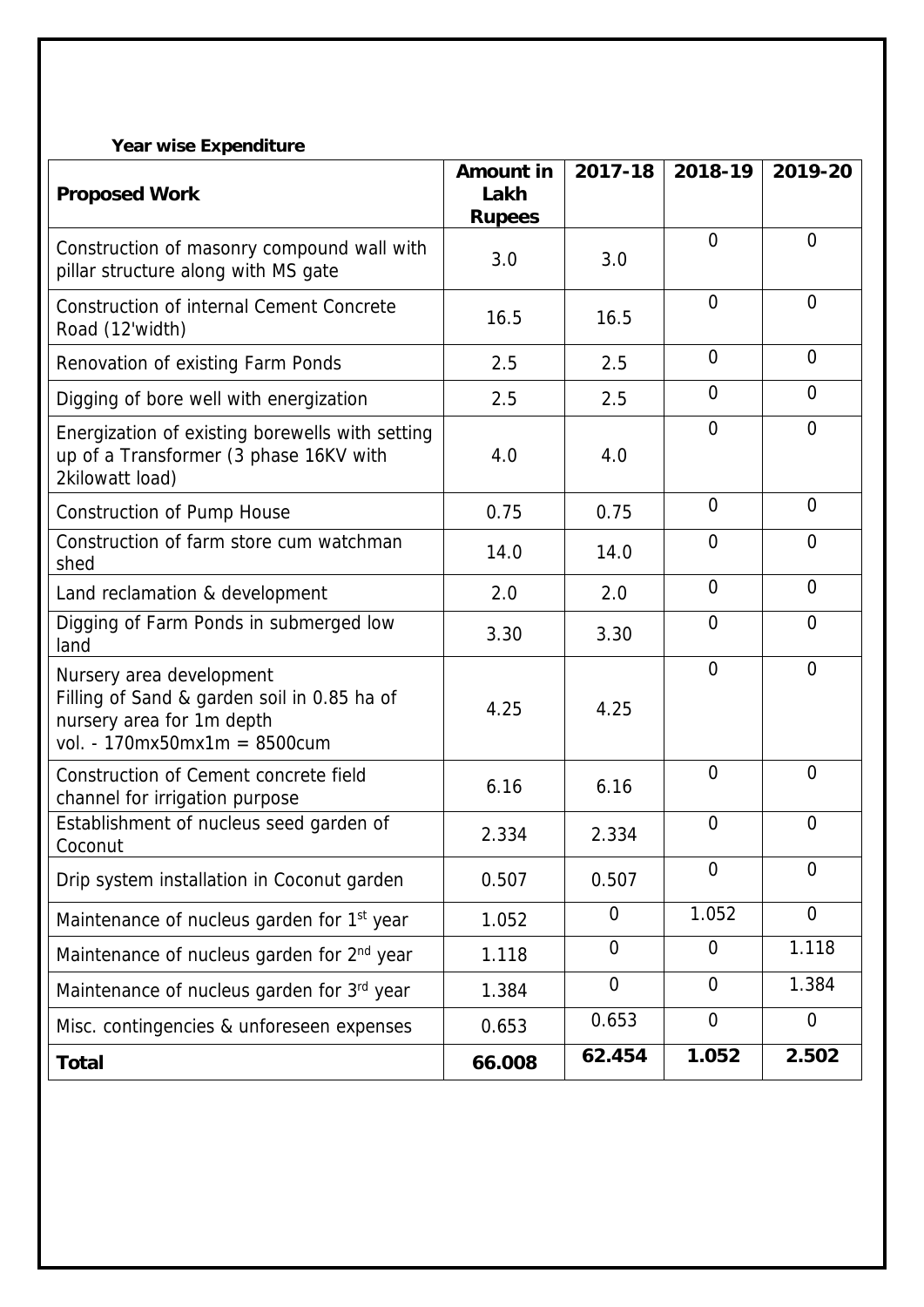#### **Time Frame :**

| SI.            | I tem of work                                                                     | <b>Phases of execution of work</b> |             |             |             |
|----------------|-----------------------------------------------------------------------------------|------------------------------------|-------------|-------------|-------------|
| <b>No</b>      |                                                                                   | 2017-18                            | 2018-19     | 2019-20     | 2020-21     |
| $\mathbf{1}$   | Land reclamation & development                                                    | April - May                        |             |             |             |
| $\overline{2}$ | Establishment of nucleus seed garden of<br>Coconut                                | April - July                       |             |             |             |
| 3              | Digging of Farm Ponds in submerged low land                                       | April-June                         |             |             |             |
| $\overline{4}$ | Renovation of existing Farm Ponds                                                 | April-June                         |             |             |             |
| 5              | Nursery area development                                                          | April-June                         |             |             |             |
| 6              | Digging of bore well with energization                                            | May - Oct                          |             |             |             |
| $\overline{7}$ | Energization of existing borewells with setting<br>up of a Transformer            | May - Oct                          |             |             |             |
| 8              | Drip system installation in Coconut garden                                        | June - July                        |             |             |             |
| 9              | Construction of masonry compound wall with<br>pillar structure along with MS gate | Sept - Dec                         |             |             |             |
| 10             | Construction of internal Cement Concrete Road                                     | Sept - Dec                         |             |             |             |
| 11             | Construction of Cement concrete field channel<br>for irrigation purpose           | Sept - Dec                         |             |             |             |
| 12             | Maintenance of nucleus garden for 1st year                                        |                                    | April - Feb |             |             |
| 13             | Maintenance of nucleus garden for 2 <sup>nd</sup> year                            |                                    |             | April - Feb |             |
| 14             | Maintenance of nucleus garden for 3rd year                                        |                                    |             |             | April - Feb |

#### **Cost benefit analysis :**

A Coconut Palm starts bearing after 4th year and attains full bearing after 14th year from planting.

Production (Avg) - 80 nuts per plant per year

Total production - 80 x 175 x  $2 = 28000$  nuts from 2ha per year.

Quality nuts production - 70 to 75 % of total production i.e. 20000 nos. (avg) Good quality nuts will be utilized for hybridization and seedling production and average quality nuts will be sold in the market as per prevailing RMC rate

- a) 20000 x Rs. 25/nut = Rs. 5,00,000/ year
- b) 8000 x Rs. 10/nut = Rs.  $56,000$ / year

**Total return: Rs. 5,56,000/ year**